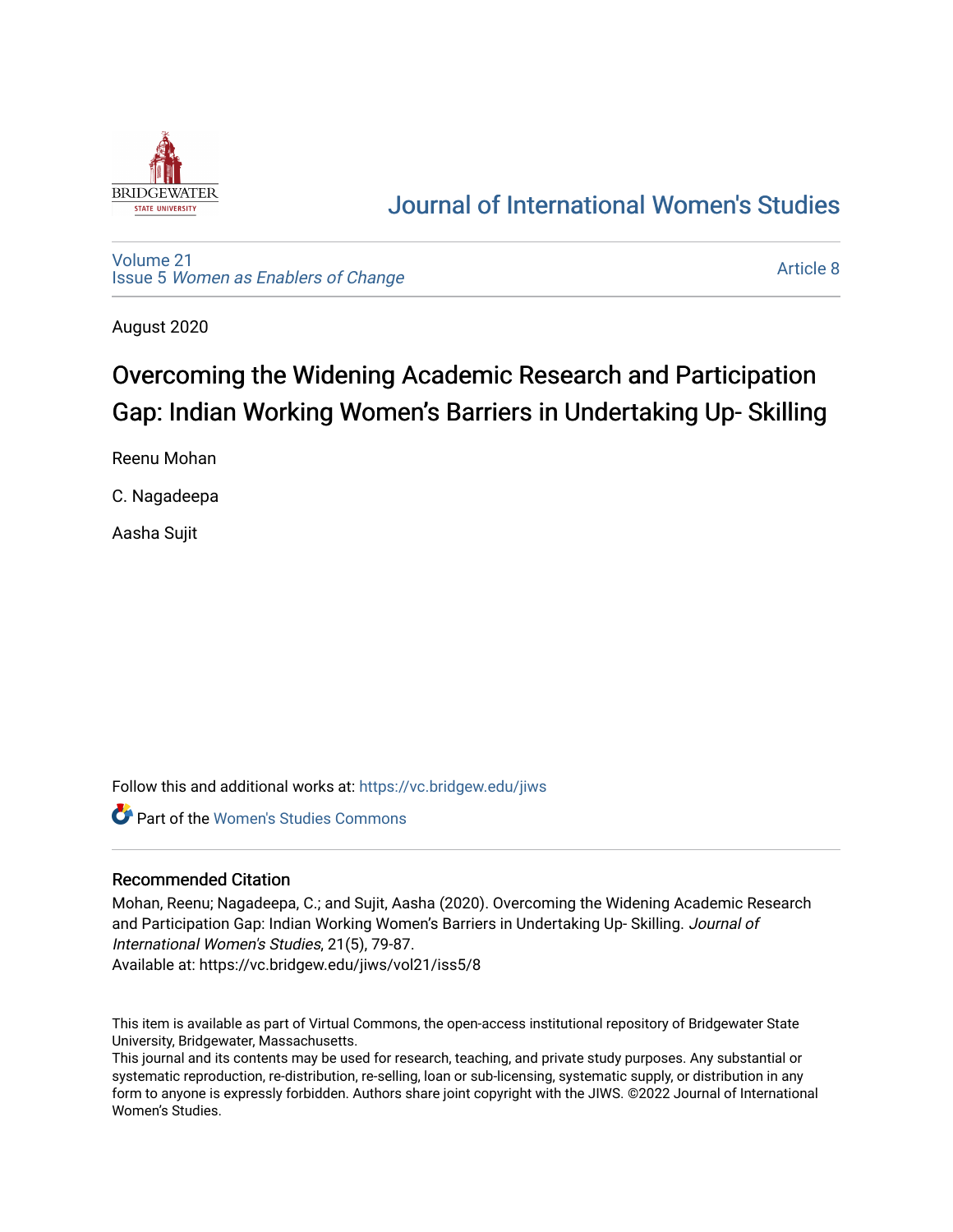Mohan et al.: Overcoming the Widening Academic Research and Participation Gap

This journal and its contents may be used for research, teaching and private study purposes. Any substantial or systematic reproduction, re-distribution, re-selling, loan or sub-licensing, systematic supply or distribution in any form to anyone is expressly forbidden. ©2020 Journal of International Women's Studies.

## **Overcoming the Widening Academic Research and Participation Gap: Indian Working Women's Barriers in Undertaking Up- Skilling**

By Reenu Mohan<sup>[1](#page-1-0)</sup>, C. Nagadeepa<sup>[2](#page-1-1)</sup> and Aasha Sujit

### **Abstract**

The idea that women can be a powerful economic force needs to be universally accepted. Educated women have a better command over their lives and possess the capability to manage any situation. They get social recognition, which empowers them to achieve better social status and autonomy. Women face many impediments, and these hinder them from attaining higher work status. The observations till date show the numerous barriers women face in personal life, in academia, in the workplace, and in society.

The present study explores the personal, societal, and workplace challenges faced by working women in upgrading themselves through higher education. When women decide to take up higher education, they have to compromise some of their responsibilities, which lead to conflicts within the family. This current paper explores the success rate of working women in higher education despite the hurdles faced by them. Based on the objective, appropriate research methodology is adopted, and statistical tools are considered with graphical presentations.

*Keywords:* Women Academics, Up-skilling through Education, Workplace barriers, Structural equation modeling

#### **Introduction**

Women are a potent economic force who can bring growth to the family, workplace, and society. There is a well-known saying that educating a woman is equal to educating the whole family. Progress and prosperity without the education of women will merely remain a dream and so the importance of women's education should be recognized.

Educated women have better command of their lives and are capable of handling any situation. When compared to uneducated women, educated women have more power and control over the resources in the family. Education gives them social recognition and enables them to have better insight and awareness to perceive any situation better. As a result, educated women become empowered and are benefitted with good status and independence.

<span id="page-1-1"></span><span id="page-1-0"></span><sup>&</sup>lt;sup>1</sup>Dr. Reenu Mohan is currently working as Assistant Professor in the Department of Commerce at Kristu Jayanti College, Bangalore. She has more than 5 years of experience into teaching commerce, management and hospitality subjects. She has published 10 articles in reputed international journals. She has presented papers in national and international conferences. Her interest areas for research are competency mapping, artificial intelligence, consumer behaviour and knowledge management. She can be contacted at reenu@kristujayanti.com 2 Dr. C. Nagadeepa is working as Assistant Professor in Department of Commerce, Kristu Jayanti College. She has more than 20 years of experience in teaching in accounts, Income Tax and marketing subjects. She has published 25 articles in National and International Journals. She has participated and presented papers at National and International Conferences also. She is interested in research related to e-commerce, marketing and accounts. She is guiding students in the field of Human Resource Management, Marketing, Finance and Accounts.

Journal of International Women's Studies Vol. 21, No. 5 August 2020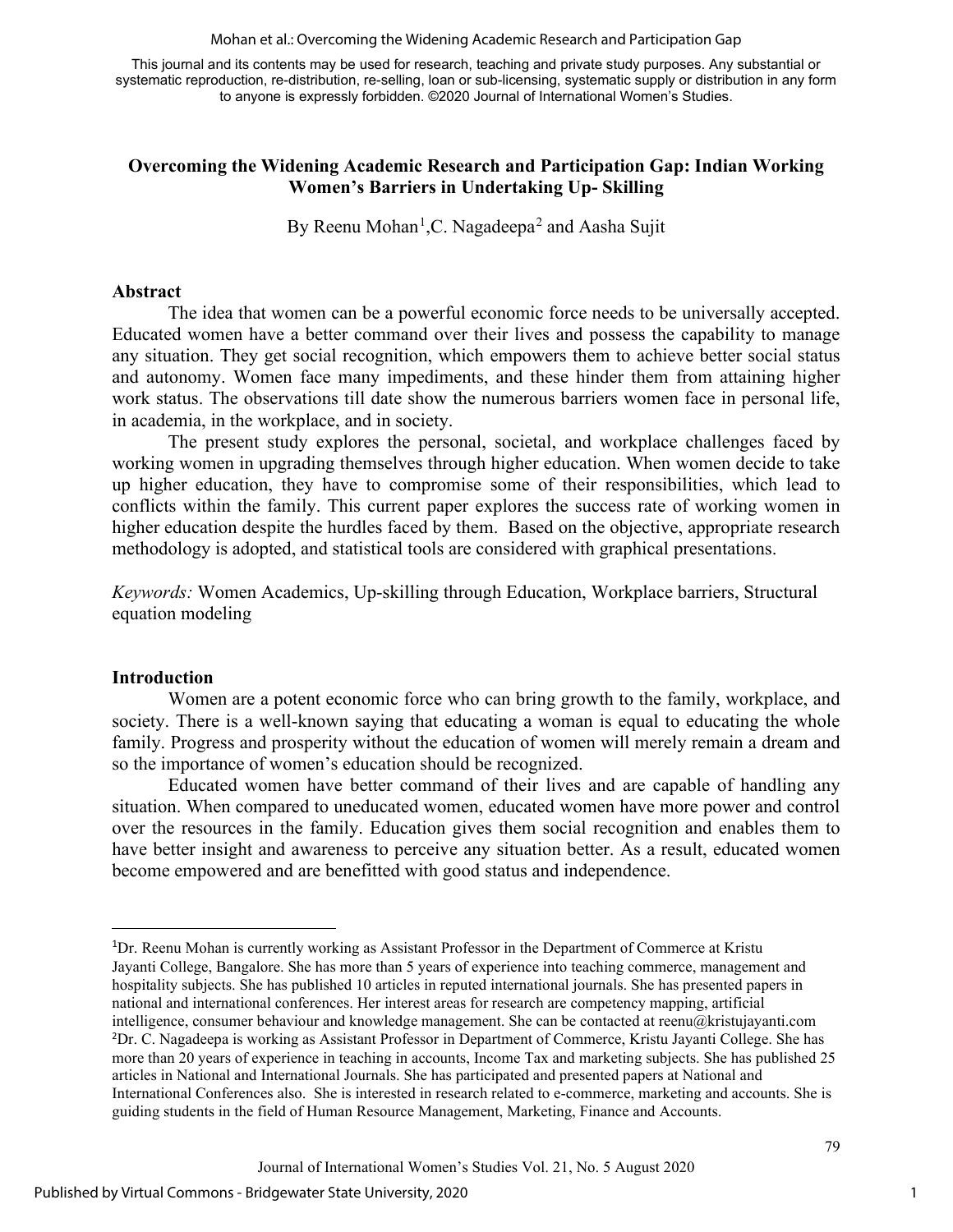Even though working women understand the need for education and careers and have taken great efforts to be in the workforce, their roles as mothers and wives impede them from taking significant steps towards success in their profession. Traditionally, married women are supposed to tend children and look after household work instead of going out for higher studies. Throughout the world, working women experience this phenomenon at one time or the other and strive to make a space for themselves. In this regard, feminists argue that traditional gender roles create many obstacles for working women both at home and in the workplace. Although women have climbed up the professional ladder and moved forward, social stigmas about them are still prevalent.

Gender bias and discrimination are still prevalent in different areas, and women are under-represented in advanced education and universities around the globe. Working women also find it difficult to get financial support to pursue their education. Regions and countries may differ, but the barriers for women's representation in advanced education are surprisingly similar among many regions.

Several women overcome these hurdles and continue to strike a balance between their career, family and higher education while some women surrender to the pressure and compromise their situation.

#### **Up-skilling of Education**

Up-skilling comprises technical skills, leadership quality, zeal, and aptitude. It is a course undertaken to achieve new skills and knowledge to improve career prospects. It may be a technical skill or a soft skill. As technology gains importance, only the employees who are equipped with an array of the most necessary skills, both hard skills and soft skills, will be able to navigate the organization's success in the right direction. An employee possessing an extensive repository of expertise will be considered a valuable asset by the employer. Up-skilling and learning offer higher bargaining power to grow and diversify the skills at an enhanced rate.

#### **Select Literature**

The root of work-life equilibrium issues in the organizational context is the outcome of women's employment and the expectations and assumptions about men's and women's roles and their relationship (Ramu 1987; as in Raisinghani and Goswami, 2014).Women have had to struggle a great deal in order to establish their individuality in this competitive world, both in society as well as in professional life. Conditions have improved substantially with the enhancement in educational and training institutions (Santhana Lakshmi and Gopinath, 2013).

As a consequence of household chores, female employees having young children experience conflicts and personal health issues such as fatigue and absenteeism. Moreover, they demonstrate inefficiency and have difficulties taking on new responsibilities at work (Choudhary and Shrivastava, 2005).

Several subtle and covert barriers for women's advancement still exist in the society, even though many formal and structural impediments have disappeared. If we look at public sector employment, women have reported less favorably on matters such as communication, cooperation, and recognition of their employment accomplishments (Bryson *et al*., 2014).

Usha and Sharma (2001) indicate that educated women have more extensive control over their lives and more power over resources within the family than uneducated women. They get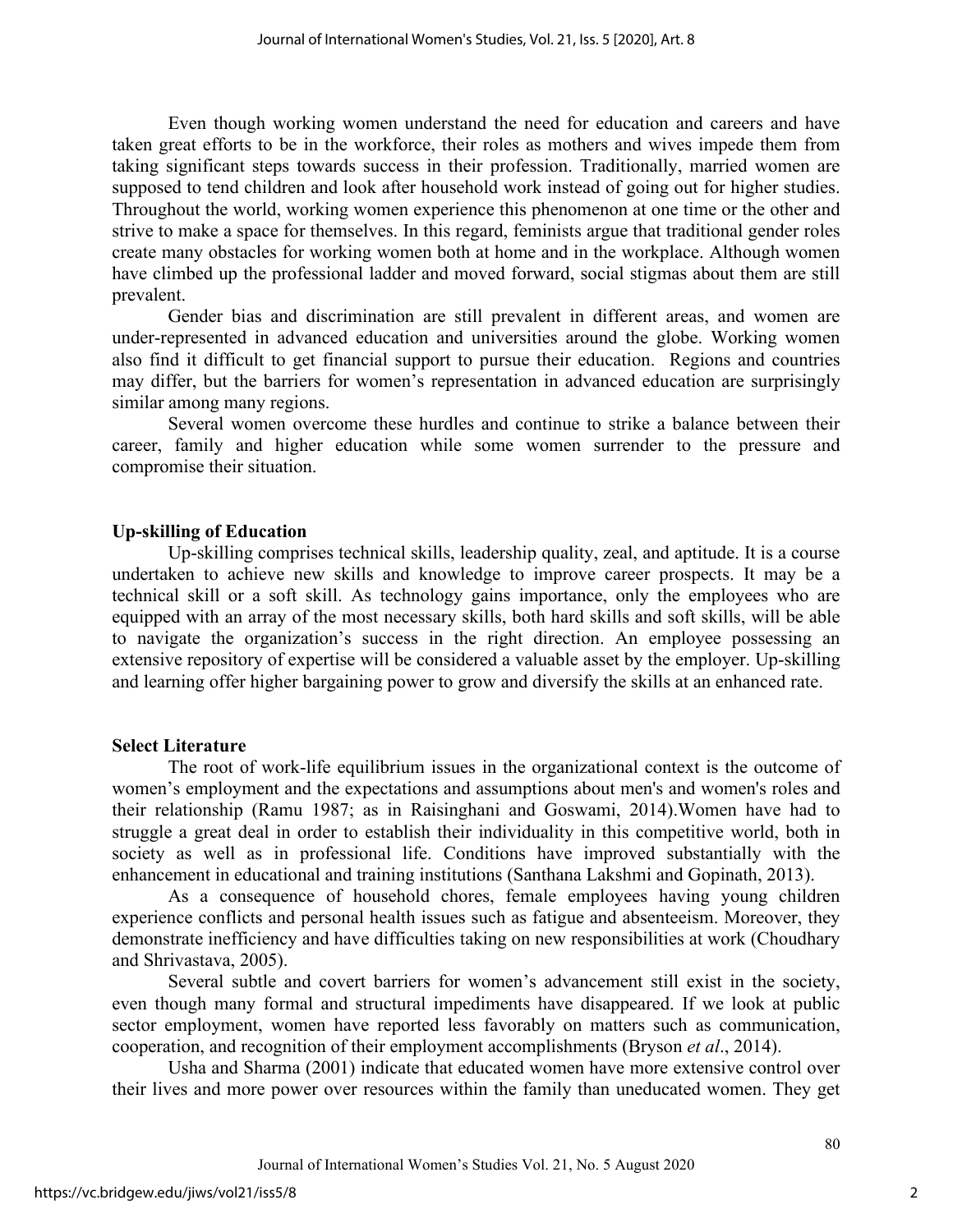social recognition, as well as an awareness of what is undesirable and unfavorable. An educated woman can comprehend what is within her reach and what she is better able to focus on to improving her prospects.

Poulose and Sudarshan (2014) discuss the factors affecting work-life balance that can be categorized. These include societal, organizational, and individual factors. The individual factors include emotional intelligence, personality, and well-being. Organizational factors involve work arrangements, work-life balance practices and policies, colleague support, job stress, organization support, support from their superiors at work, and role conflicts. Societal factors include spousal support, family support, childcare arrangements, and social support, personal and family issues. Other factors include parental status, gender, marital status, age, and experience. In other words, there exist many unseen barriers that hinder women from advancing beyond certain level in their careers and workplaces. The prominent factors contributing to this invisible barrier are mainly the biased treatment given to women in comparison to men.

#### **Objectives of the study**

The paper's objectives are to scrutinize:

- The barriers for married working women to achieve up-skilling in education or upgrading their educational qualifications to achieve career growth.
- Examine when and why married women withdraw themselves from higher education studies.
- Examine the factors which influence the up-skilling of education among married working women.

#### **Research Methodology**

This study aims to find the barriers that prevent working women from up-skilling in their education and observes the reasons for their dropping out. Primary data was secured using questionnaires collected from various women working in various fields in Bangalore. A total of 200 samples were collected for the research. The questionnaire consisted of two parts. The first part collected demographic data including age, occupation, and family information such as number of family members, children, and control of their income. The second component of the questionnaire involved questions about the barriers to the up-skilling of education for married women. In this research, a 5-point Likert scale was used to measure each variable, ranging from strongly disagree=1 to strongly agree=5.Questionnaires are distributed to 294 respondents. A total of 200 full questionnaires were considered for the research and rest were not considered due to incomplete responses. The collected data were coded and entered into the AMOS tool for analysis and interpretation. Based on the objectives, this paper identified the significant factors or barriers for women to up-skilling their education. The barriers are of three types:

#### **Internal Factors: Family and Personal Barriers**

*Household responsibility*: Working women perform two full-time jobs, in order to compete with men who have only one full-time job. Women's decisions advance their higher education would result in compromising anyone of their responsibilities.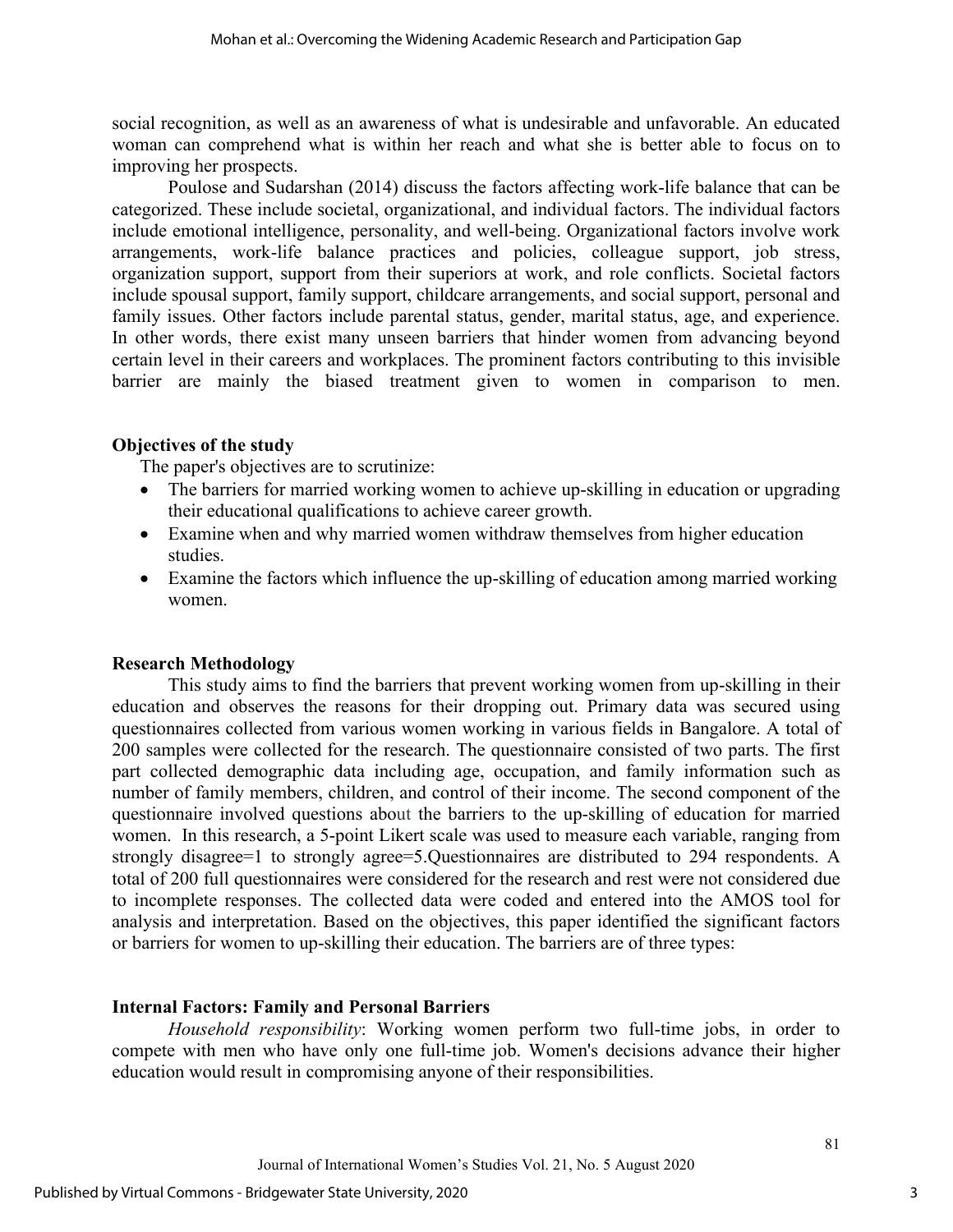*There is no freedom to make decisions:* It is obligatory on the part of women to obtain the acquiescence of their male "guardian" for enrolling in any course or taking a job. Women are required to be socially submissive to the men of their family.

*Attitude of relatives:* The family members who surround the husband and wife interfere and give their opinions and decisions regarding the career aspects of women in the family.

*Time management issues*: The household chores and responsibilities await women when they return home. But in the case of academics, they have to prepare for their classes next day, and have many other non-academic assignments. Hence, it is difficult to manage time properly.

*Responsibility towards family members*: It is assumed by all that women should give due consideration to their husbands and children after work. When women have other work responsibilities, it results in ego clashes and break-ups in marriages. Beyond this there is little time left for social interactions and functions.

*Financial issues*: Unequal pay makes it harder for women to make financial decisions at home. They are dependent on family members to support them monetarily. Moreover, they find it difficult to search for sponsorships for higher education.

*Knowledge and skills:* Often, women lack the technical skills essential for higher educational purposes, and their knowledge level is far behind that of men as they do not accept willingly the opportunities of knowledge up-gradation.

*Self-motivation*: Many invisible barriers affect the mental state of women; as a result they succumb to pressure or compromise with their situation. They are afraid of taking on higher education, because women are often not confident that they would be able to manage their dual responsibilities and please everyone at home at the same time.

## **External: Societal Barriers**

*Social attitudes*: Women academics enjoy constant respect from society, as the teaching profession is considered the most suitable for women. The attitude of society is that this profession enables women to achieve a better work-life balance compared to corporate jobs.

*Social concepts*: Indian society instills the notion that women are vulnerable. Instead of focusing on equality with men, it tries to protect women from them. Though husbands enjoy the earnings of their wives their egos do not permit them to accept her as equal.

*Social beliefs:* Women from lower economic strata are obligated to work to meet financial obligations. When the economic condition of the family improves, women are confined to domestic duties.

*Social behaviors:* Women are not supposed to rise and define the social rules. They are socialized throughout their lives to be submissive, and if they dare to go against the social rules, they have to confront practices such as gender apartheid, acid burnings, and honor killings.

## **External Barriers in the Workplace**

*Lack of Management Support*: Women are offered very few high visibility, missioncritical roles, and international experiences, which are essential to obtain the premier levels of leadership. Even with adequate education, women across the world still lack equal access to opportunities. Women looking for their fundamental rights pose a direct challenge to the existing power structures.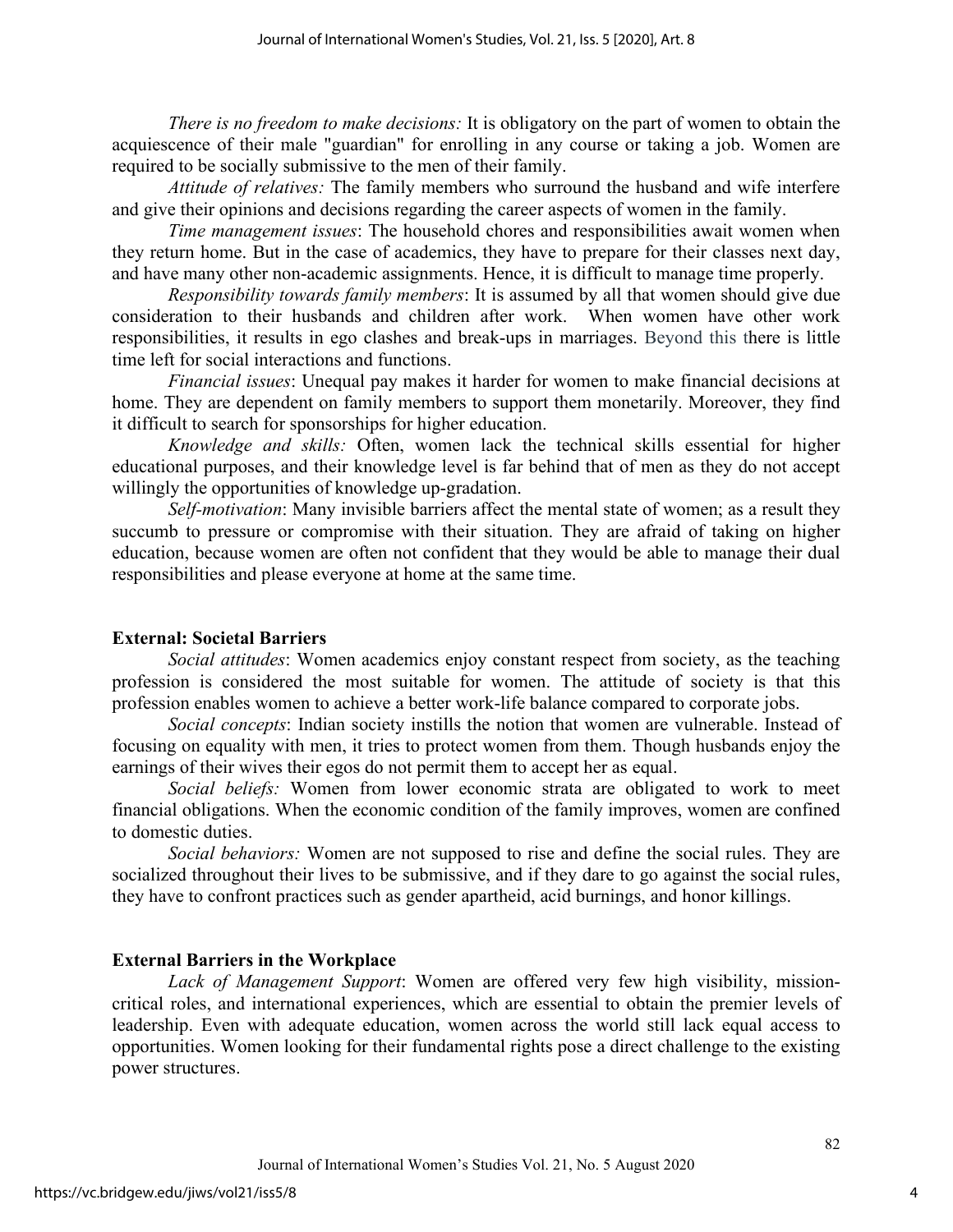*Non-availability of resources:* In several instances, the resources required for higher education within the workplace are inadequate for women employees. There is a gap between the requirements and efforts to provide those resources in the workplace.

*Work-life balance:* Usually women find it difficult to divide their personal life and work life. Since there is lack of participation from men in sharing the household chores and childcare, women have to struggle to meet the demands of productive labor as well as domestic labor. As a result of overexertion, women's physical and mental health are affected.

*Harassment*: Dress code rules for women employees in certain corporations impose restrictions. Problems such as sexual advances and harassment affect their relationships with colleagues and gradually their drive to work decreases. Most women fall into the vicious cycle of men who lure them on the pretext of love and harass them because they believe that working women are vulnerable.

Based on the objectives, the following **conceptual framework is offered**:



*Fig 1: Conceptual Model - Working women's barriers to undertaking Up-skilling Education*

## **Hypothesis**

H1: Family and personal barriers impact the working married women's success in the up-skilling of education.

H2: Societal barriers have an impact on working women's success in the up-skilling of education. H3: The barriers in the workplace have an impact on working women's success in up-skilling education.

## **Data Analysis**

The respondents' demographic profiles were analyzed using descriptive analysis. The following points have been analyzed based on their responses.

The age group of 200 respondents: 37% of them are below 30 years old, 48% of the respondents are between 31 years to 0 years old, and the rest of them are above 40 years.

Marital status: 34% of the women respondents are unmarried, and the rest are married.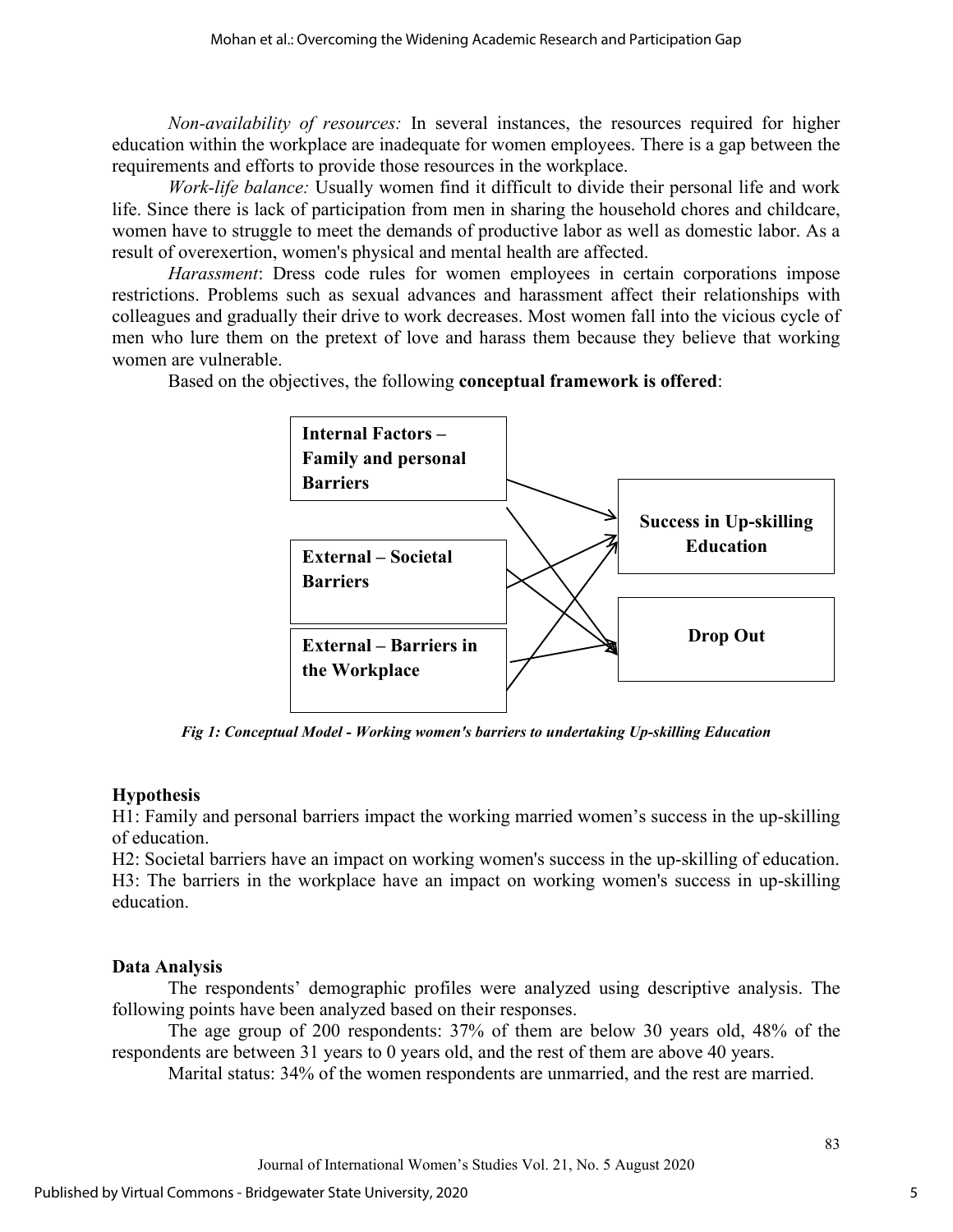Occupation: 28.5% of women respondents are working in the Information Technology field, 18.5% of the women respondents are working in various positions in the medical care field, and 42.2% are lecturers, professors and teachers, and are generally academicians. The rest of them work in various positions in various other fields.

The response for the number of members in their families: 45.5% of them have less than five members in their family, 25.5% have six as family members, and the rest have more than six members in their family.

Sixty-five percent of married women have at least one or two children, and 20% of them have more than two children.

Among the women respondents, 25% of them are dependent on their family members even though they are working. Women give their salaries to their male guardians (husband or parents), as others control their income, and they need to obtain approval from them to spend the money.

To prove the hypothesis, we used SEM, and the following Table 1demonstrates how the model fits the analysis.

| <b>Fit Statistics</b> | Recommended  | Obtained | Explanation |
|-----------------------|--------------|----------|-------------|
| Chi-square $(\chi 2)$ |              | 112.005  | Good        |
| Df                    |              | 71.2     | Good        |
| $\chi$ 2 significance | $p \le 0.05$ | 0.002    | Good        |
| $\chi$ 2/df           | $<$ 5        | 1.449    | Good        |
| <b>GFI</b>            | >0.90        | 0.877    | Moderate    |
| <b>AGFI</b>           | >0.90        | 0.817    | Moderate    |
| <b>NFI</b>            | >0.90        | 0.910    | Good        |
| <b>CFI</b>            | >0.90        | 0.958    | Good        |
| <b>RMSEA</b>          | < 0.08       | 0.074    | Good        |

**Table 1. Model Fit Indication of Goodness of Fit** 

Using AMOS software, the objectives are analyzed using SEM for the present study. The model shows various barriers (dependent variable). The above Table 1 shows the test results. The model is approved and considered fit, as all the five indices GFI, AGFI, NFI, and CFI are above the typically required points, as mentioned in the fit model table. The following table shows the various regressions weight of the dependent and independent variables.

**Table 2: Estimates of Dependent and Independent Variables**

| Dependent variable                                      | Independent variable                 | Estimate | S.E. | C.R.  |          |
|---------------------------------------------------------|--------------------------------------|----------|------|-------|----------|
| Internal Factors - Family and<br>personal Barriers (H1) | Success in Up-<br>skilling Education | .688     | .115 | 3.616 | 0.003    |
| External – Societal Barriers<br>(H2)                    | Success in Up-<br>skilling Education | .305     | .131 | 3.874 | 0.001    |
| External – Barriers in the<br>Workplace (H3)            | Success in Up-<br>skilling Education | .487     | .090 | 2.185 | $0.037*$ |

This research discovered the impact of external and internal barriers of working women's success in up-skilling in education. All three variables have had an impact on the completion of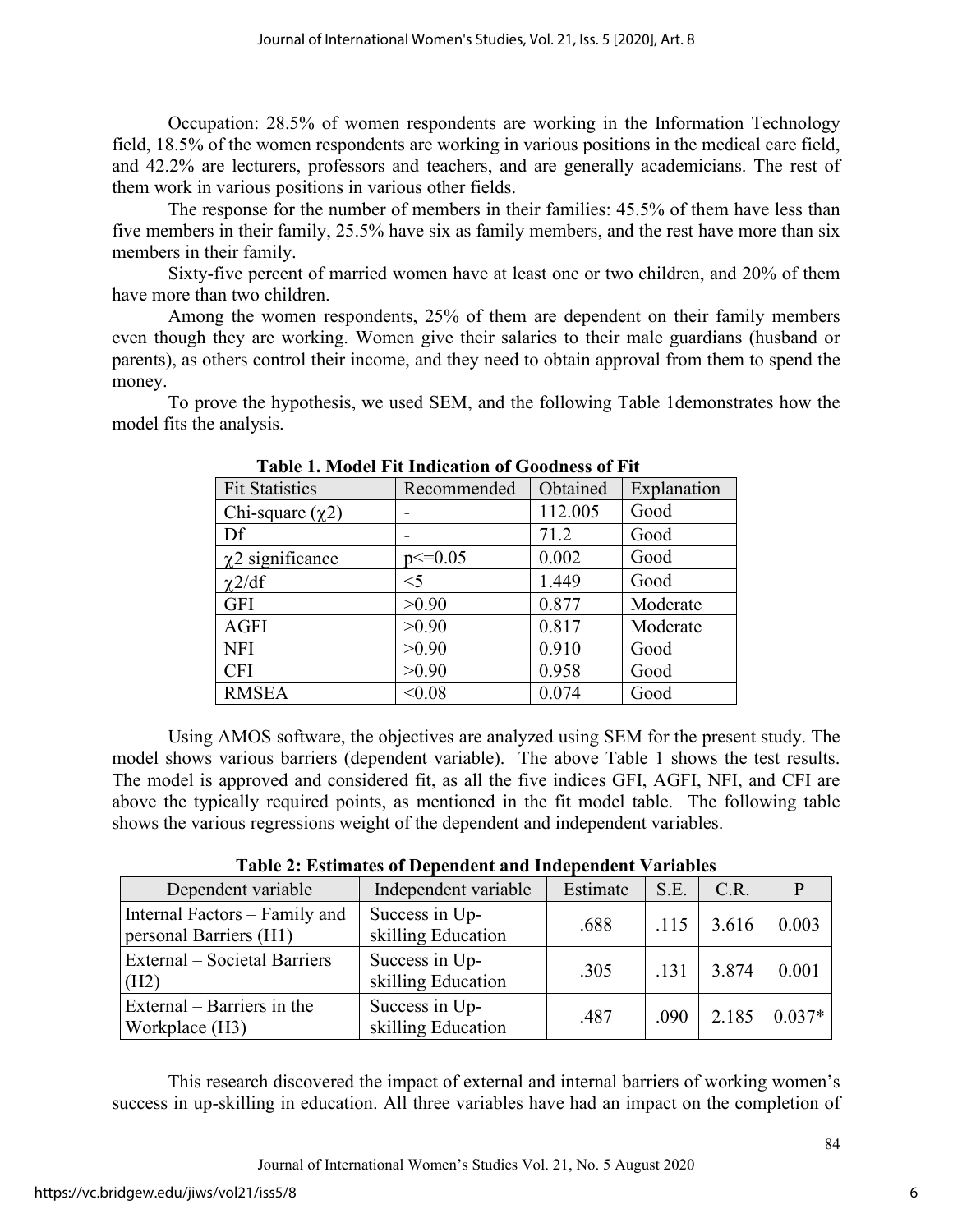their education, as the P-value is less 0.05. The probability of getting a critical ratio as large as 3.616 and 3.874 in absolute value is less than 0.01 (p-value), and 2.185 (p-value) in absolute value is less than .005**.** The critical ratio index is the guide for removing the existing paths.



*Fig 2: Path Analysis*

#### **Internal Factors: Family and Personal Barriers**

Within all three barriers, working women struggle and have more problems within their families as the test showed the highest estimate of 0.688. Most of the working women face problems in balancing their household responsibilities, work-life ratio, and education. They have time management issues. However, very few women in the urban areas were found to suffer from barriers to their freedom and bad attitudes of their relatives as compared to rural working women. It was found in the survey that working women in urban areas do not have many financial issues as they have more financial freedom compared to their rural counterparts. Only 25% of them have dropped out of their courses because of these factors. Most of them are succeeding in their careers due to their increased educational levels.

#### **External/Societal Barriers**

Social barriers also do not impact much on the success of their education as the estimated value 0.305 showed the least value among all other variables. Because of this external barrier, only 2% of them dropped their up-skilling in education.

#### **External Barriers in the Workplace**

The second factor that affects working women's success in their up-skilling of education is workplace barriers, as the estimated beta value is 0.487. Non-availability of needed resources (library resources, permission to take up higher studies, books and journal in their library, incentives on up skilling) and work-life balance are the common barriers faced by working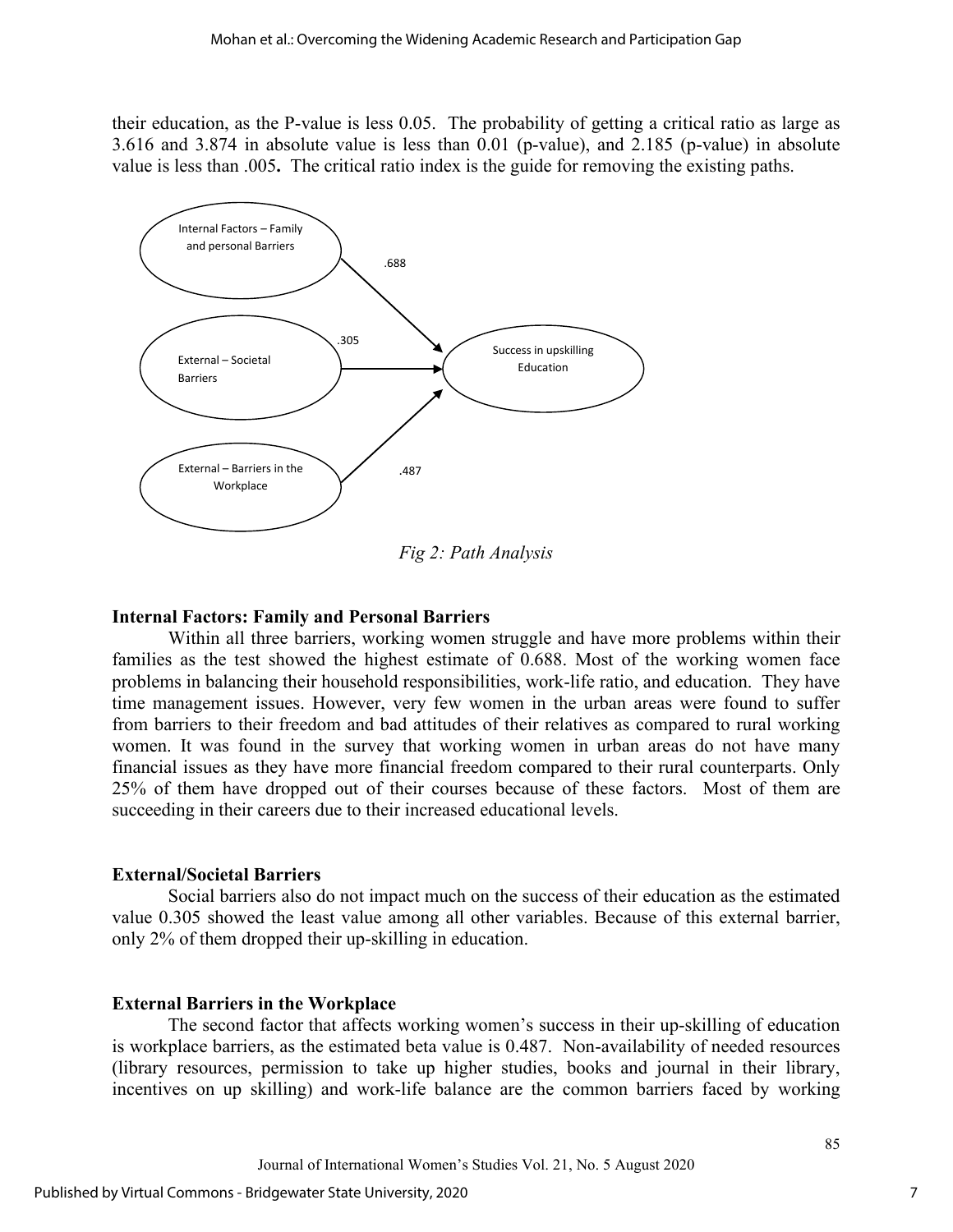women in their working plans. Due to these factors, 30% of them have dropped out after joining the courses. Notwithstanding, 25% of them took a leave or resigned from their work to complete their up-skilling course. This shows their positive attitudes towards the completion of their course, in spite of the barriers.

#### **Conclusion**

In the contemporary workplace, upgrading ourselves with knowledge and skills is mandatory to continue and achieve career growth. This paper considered the obstacles working women face in completing or achieving their up-skilling of education. Upgrading skills and education in the current scenario is required for career growth. The study found that most of the women struggle between their three spheres of life: family, work-life, and education. Even though family members do help, women still face many problems to complete their courses. Travel between home and the workplace with traffic make them very tired, and they also have to carry out their family responsibilities on return. Working women have to manage their time among their work, family, and education as it is a critical milestone to achieve in their careers. To reduce the drop-out rate, employers should offer reduced work requirements for those who engaged in up-skilling of their education.